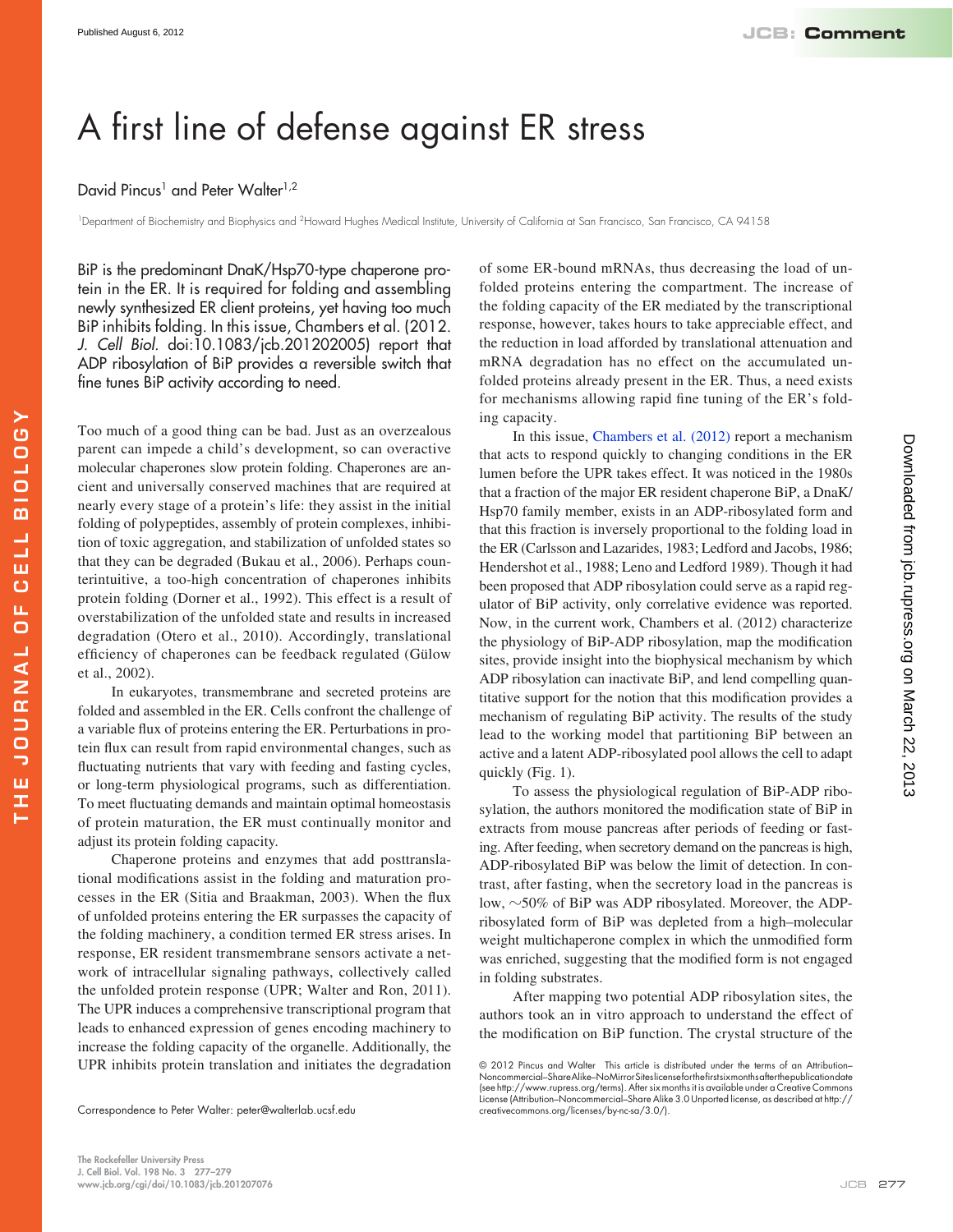

Figure 1. ADP ribosylation provides a reversible switch that fine tunes BiP activity. The unmodified active pool of BiP contributes to protein folding and degradation and inhibits aggregation and UPR signaling. If too much unmodified BiP is present, then folding is inhibited as the unfolded state is stabilized and degradation is increased. To improve efficiency of protein folding, excess BiP is ADP ribosylated by an unknown ADP-ribosyltransferase. This pool of inactive BiP can be reactivated by removal of the modification by an unknown ADP-ribosylhydrolase.

substrate-binding domain of the BiP homologue DnaK provided some hints: one of the mapped ADP ribosylation sites is predicted to make an intramolecular ionic interaction with the lid domain involved in substrate engagement and in the allostery underlying the chaperone's cycle of substrate binding and release (Schlecht et al., 2011). Thus, the authors hypothesized that ADP ribosylation would destabilize the closed-lid conformation of BiP, thereby diminishing its ability to bind to substrates. To test this idea, the authors designed an ADP ribosylation mimetic. Though the mimetic lacks the bulk of the true ADP-ribosyl moiety, it mimics the negative charge of the modification and, hence, is likely to underestimate the destabilizing effect that ADP ribosylation would have on the closed-lid conformation.

Nevertheless, the mimetic mutant BiP displayed a 40-fold decrease in the stability of the substrate-bound complex compared with the wild type, supporting the idea that ADP ribosylation would impair substrate binding. Furthermore, in the presence of ATP and substrate peptide, both the mutant and the ADPribosylated form of BiP were resistant to the specific BiP protease SubA (which preferentially cleaves the closed-lid, substratebound form of wild-type BiP), suggesting that both mostly populate the open-lid, unbound conformation.

To gain quantitative insight into the potential benefits of the modification, the authors built a mathematical model based on kinetic theory. The model reports on protein folding, aggregation, and degradation as a function of fluctuations in secretory load from feeding and fasting cycles. The model compared the consequences of BiP up-regulation through the UPR alone or in combination with reversible ADP ribosylation. Importantly, including ADP ribosylation resulted in 10% less aggregation and 25% less degradation. The predicted reduction in protein aggregation resulted from the quick recruitment of the inactive pool of BiP through removal of the ADP-ribose, whereas the predicted decrease in degradation resulted from a rapid inactivation of BiP by modification after it was no longer required. The model reveals the value of sequestering excess BiP from the active pool, which otherwise impairs protein folding by

wasteful degradation. This result underscores the importance of the often-overlooked facet of homeostasis, the deactivation of the response.

As is the case for all advances in our understanding, many more questions arise. What are the enzymes responsible for adding and removing the ADP-ribose? Once we know the enzymes that regulate BiP, it will be important to understand their regulation that must reflect conditions in the ER. How universal is this mechanism? It will be valuable to delineate the scope of cell types and organisms in which BiP-ADP ribosylation occurs. How important is the transcriptional activity of the UPR during normal physiological fluctuations? In light of the quick and acute response afforded by BiP modification, the role of the UPR may need to be recast primarily as a longer-term adaptation process. What are the limits of the response? How much of an increase in unfolded protein load can the pool of latent BiP cope with? What are the physiological consequences of removing the ability for BiP to be ADP ribosylated (i.e., what is the fitness cost of the predicted 10% increase in aggregation and the 25% increase in degradation)? What is the role, if any, of ADP ribosylation in regulating BiP's interaction with the UPR sensor proteins? BiP binds to the ER stress sensors, so ADPribosylated BiP may be ideally suited to tune UPR activity. Do inactive pools of other chaperones exist in the ER or other compartments in the cell?

Finally, this work epitomizes the power of multidisciplinary and multiscale approaches to distill functional insight from complex biological systems. It provides an elegant example of a synergistic combination of in vivo, in vitro, and in silico techniques, connecting a descriptive physiological correlate to a molecular mechanism and embedding the interpretation of the results in a formal theoretical framework.

Submitted: 12 July 2012 Accepted: 16 July 2012

## **References**

- Bukau, B., J. Weissman, and A. Horwich. 2006. Molecular chaperones and protein quality control. *Cell*. 125:443–451. [http://dx.doi.org/10.1016/](http://dx.doi.org/10.1016/j.cell.2006.04.014) [j.cell.2006.04.014](http://dx.doi.org/10.1016/j.cell.2006.04.014)
- Carlsson, L., and E. Lazarides. 1983. ADP-ribosylation of the Mr 83,000 stressinducible and glucose-regulated protein in avian and mammalian cells: Modulation by heat shock and glucose starvation. *Proc. Natl. Acad. Sci. USA*. 80:4664–4668.<http://dx.doi.org/10.1073/pnas.80.15.4664>
- Chambers, J.E., K. Petrova, G. Tomba, M. Vendruscolo, and D. Ron. 2012. ADP ribosylation adapts an ER chaperone response to short-term fluctuations in unfolded protein load. *J. Cell Biol.* 198: 371–385.
- Dorner, A.J., L.C. Wasley, and R.J. Kaufman. 1992. Overexpression of GRP78 mitigates stress induction of glucose regulated proteins and blocks secretion of selective proteins in Chinese hamster ovary cells. *EMBO J.* 11:1563–1571.
- Gülow, K., D. Bienert, and I.G. Haas. 2002. BiP is feed-back regulated by control of protein translation efficiency. *J. Cell Sci.* 115:2443–2452.
- Hendershot, L.M., J. Ting, and A.S. Lee. 1988. Identity of the immunoglobulin heavy-chain-binding protein with the 78,000-dalton glucose-regulated protein and the role of posttranslational modifications in its binding function. *Mol. Cell. Biol.* 8:4250–4256.
- Ledford, B.E., and D.F. Jacobs. 1986. Translational control of ADP-ribosylation in eucaryotic cells. *Eur. J. Biochem.* 161:661–667. [http://dx.doi.org/10](http://dx.doi.org/10.1111/j.1432-1033.1986.tb10491.x) [.1111/j.1432-1033.1986.tb10491.x](http://dx.doi.org/10.1111/j.1432-1033.1986.tb10491.x)
- Leno, G.H., and B.E. Ledford. 1989. ADP-ribosylation of the 78-kDa glucoseregulated protein during nutritional stress. *Eur. J. Biochem.* 186:205–211. <http://dx.doi.org/10.1111/j.1432-1033.1989.tb15196.x>